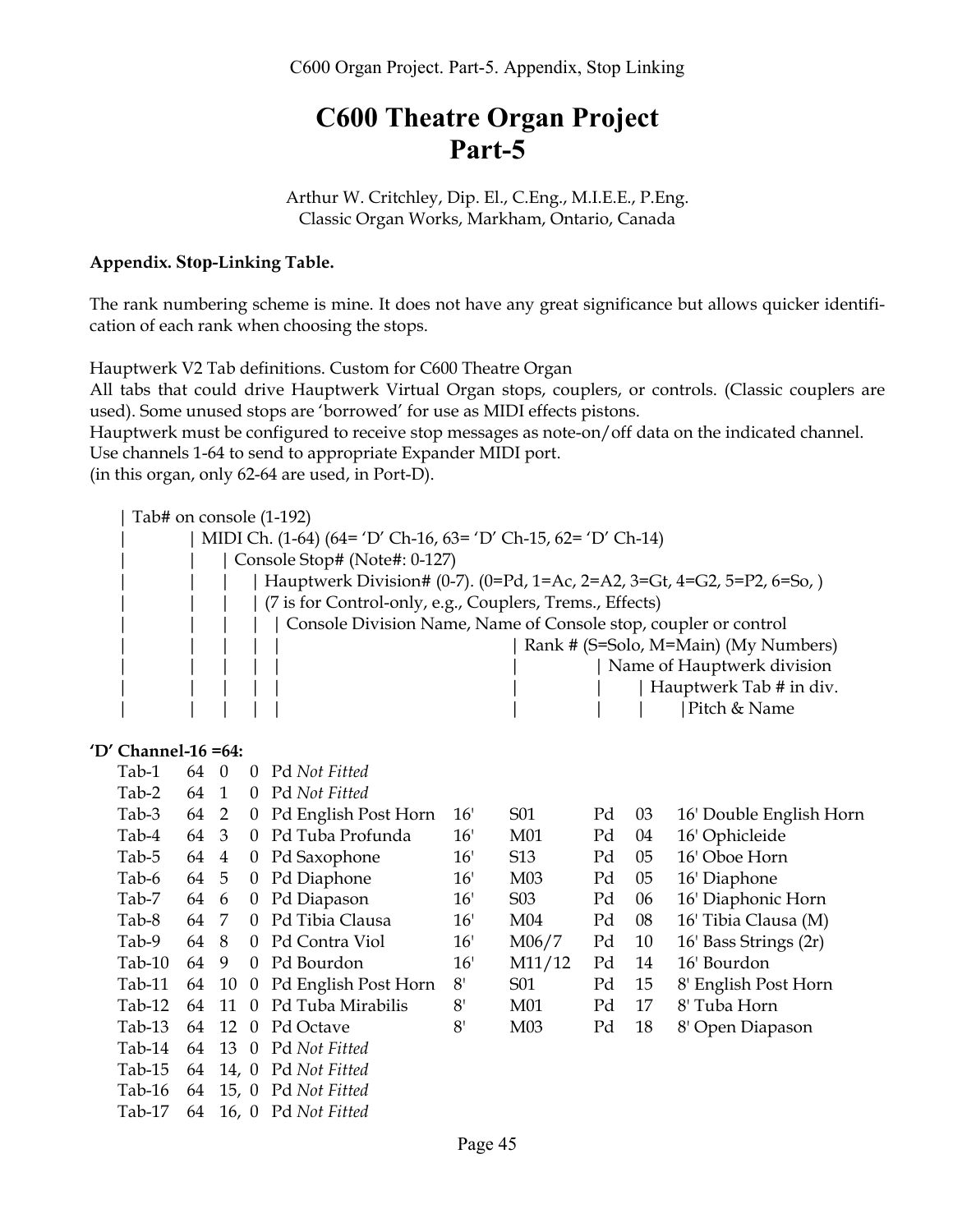| Tab-18   | 64 | 17 | $\theta$                     | Pd Tibia Clausa                  | 8'                                   | M <sub>04</sub>  | Pd | 21 | 8' Tibia Clausa (M)                        |
|----------|----|----|------------------------------|----------------------------------|--------------------------------------|------------------|----|----|--------------------------------------------|
| Tab-19   | 64 | 18 | $\theta$                     | Pd Cello                         | 8'                                   | M06              | Pd | 26 | 8' Gamba (2r)                              |
| $Tab-20$ | 64 | 19 | $\mathbf{0}$                 | Pd Flute                         | 8'                                   | M11/12           | Pd | 30 | 8' Concert Flute                           |
| $Tab-21$ | 64 | 20 | $\boldsymbol{0}$             | Pd Flute                         | 4'                                   | M08/09           | Pd | 28 | 8' Salicional (2r)                         |
| Tab-22   | 64 | 21 | $\theta$                     | Pd Bass Drum                     |                                      | S01              | Pd | 33 | <b>Bass Drum</b>                           |
| $Tab-23$ | 64 | 22 | $\overline{0}$               | Pd Snare Drum                    |                                      | S <sub>0</sub> 2 | Pd | 34 | Kettle Drum                                |
| Tab-24   | 64 | 23 | $\theta$                     | Pd Crash Cymbal                  |                                      | S <sub>05</sub>  | Pd | 36 | Crash Cymbal                               |
| Tab-25   | 64 | 24 | $\theta$                     | Pd Cymbal                        |                                      | S <sub>06</sub>  | Pd | 37 | Tap Cymbal                                 |
| Tab-26   | 64 | 25 | $\boldsymbol{0}$             | Pd Triangle                      |                                      | S14              | Pd | 38 | Triangle                                   |
| Tab-27   | 64 | 26 | 7                            | Pd Accomp-to-Pedal               | 8'                                   |                  |    |    |                                            |
| Tab-28   | 64 | 27 | 7                            | Pd Great-to-Pedal                | 8'                                   |                  |    |    |                                            |
| Tab-29   | 64 | 28 | $\theta$                     | Pd Not Fitted                    |                                      |                  |    |    |                                            |
| Tab-30   | 64 | 29 | $\theta$                     | Pd Not Fitted                    |                                      |                  |    |    |                                            |
| $Tab-31$ | 64 | 30 |                              | 7 Pd Not Fitted                  |                                      |                  |    |    |                                            |
| Tab-32   | 64 | 31 |                              | 7 Pd Not Fitted                  |                                      |                  |    |    |                                            |
| Tab-33   | 64 | 32 | $\mathbf{1}$                 | Ac English Post Horn             | 8'                                   | S01              | Ac | 01 | 8' English Post Horn                       |
| Tab-34   | 64 | 33 | $\mathbf{1}$                 | Ac Tuba Mirabilis                | 8 <sup>1</sup>                       | M <sub>01</sub>  | Ac | 03 | 8' Tuba Horn                               |
| Tab-35   | 64 | 34 | $\mathbf{1}$                 | Ac Brass Trumpet                 | 8'                                   | S <sub>0</sub> 2 | Ac | 02 | 8' Brass Trumpet                           |
| Tab-36   | 64 | 35 | $\mathbf{1}$                 | Ac Saxophone                     | 8'                                   | S <sub>05</sub>  | Ac | 10 | 8' Saxophone                               |
| Tab-37   | 64 | 36 | $\mathbf{1}$                 | Ac Diaph. Diapason               | 8'                                   | M <sub>03</sub>  | Ac | 05 | 8' Open Diapason                           |
| Tab-38   | 64 | 37 | $\mathbf{1}$                 | Ac Tibia Clausa                  | 8'                                   | M <sub>04</sub>  | Ac | 08 | 8' Tibia Clausa (M)                        |
| Tab-39   | 64 | 38 | $\mathbf{1}$                 | Ac Clarinet                      | 8'                                   | M <sub>05</sub>  | Ac | 09 | 8' Clarinet                                |
| Tab-40   | 64 | 39 | $\mathbf{1}$                 | Ac Oboe Horn                     | 8'                                   | S <sub>13</sub>  | Ac | 16 | 8' Oboe Horn                               |
| Tab-41   | 64 | 40 |                              |                                  | $8'$                                 |                  | Ac | 11 |                                            |
| Tab-42   | 64 | 41 | $\mathbf{1}$<br>$\mathbf{1}$ | Ac Solo String<br>Ac Viol d'Orch | 8'                                   | S09/10           |    | 13 | 8' Solo String (2r)<br>8' Viol d'Orch (2r) |
|          | 64 | 42 | $\mathbf{1}$                 |                                  |                                      | M06/07           | Ac |    | 8' Salicional                              |
| Tab-43   | 64 |    | $\mathbf{1}$                 | Ac Viol Celeste<br>Ac Flute      | 8'<br>8'                             | M08/09           | Ac | 14 |                                            |
| Tab-44   |    | 43 |                              |                                  |                                      | M11/12           | Ac | 18 | 8' Concert Flute                           |
| Tab-45   | 64 | 44 | $\mathbf{1}$                 | Ac Vox Humana                    | 8'                                   | M13              | Ac | 21 | 8' Vox Humana (M)                          |
| Tab-46   | 64 | 45 | $\mathbf{1}$                 | Ac Octave                        | 4'                                   | M <sub>03</sub>  | Ac | 22 | 4' Octave                                  |
| Tab-47   | 64 | 46 | 1                            | Ac Piccolo                       | $4^{\prime}$                         | M <sub>04</sub>  | Ac | 25 | 4' Piccolo (Tibia M)                       |
| Tab-48   | 64 | 47 | $\mathbf{1}$                 | Ac Not Fitted                    |                                      |                  |    |    |                                            |
| Tab-49   | 64 | 48 |                              | 1 Ac Not Fitted                  |                                      |                  |    |    |                                            |
| Tab-50   | 64 |    |                              | 49 1 Ac Octave String            | 4'                                   | S09/10           | Ac | 26 | 4' Octave String (2r)                      |
| $Tab-51$ | 64 | 50 | $\mathbf{1}$                 | Ac Viol                          | $4^{\scriptscriptstyle{\mathsf{I}}}$ | M06/07           | Ac | 28 | 4' Viol d'Orch (2r)                        |
| Tab-52   | 64 | 51 | $\mathbf{1}$                 | Ac Viol Celeste                  | $4^{\prime}$                         | M07/08           | Ac | 29 | 4' Salicional                              |
| Tab-53   | 64 | 52 | $\mathbf{1}$                 | Ac Flute                         | $4^{\prime}$                         | M11/12           | Ac | 30 | 4' Concert Flute                           |
| Tab-54   | 64 | 53 | $\mathbf{1}$                 | Ac Vox Humana                    | $4^{\scriptscriptstyle{\mathsf{I}}}$ | M13              | Ac | 34 | 4' Vox Humana (M)                          |
| Tab-55   | 64 | 54 | $\mathbf{1}$                 | Ac Twelfth (Tibia)               | 22/3'                                | M <sub>04</sub>  | Ac | 35 | 22/3' Twelfth                              |
| Tab-56   | 64 | 55 | $\mathbf{1}$                 | Ac Piccolo (Tibia)               | $2^{\prime}$                         | M <sub>04</sub>  | Ac | 36 | 2' Piccolo                                 |
| Tab-57   | 64 | 56 | $\mathbf{1}$                 | Ac Piano                         | 8 <sup>1</sup>                       | SP               | Ac | 45 | 8' Piano                                   |
| Tab-58   | 64 | 57 | $\mathbf{1}$                 | Ac Harp                          | 8'                                   | M01              | Ac | 47 | 8' Harp                                    |
| Tab-59   | 64 | 58 | $\mathbf{1}$                 | Ac Snare Drum                    |                                      | S <sub>0</sub> 2 | Ac | 37 | Snare Drum                                 |
| Tab-60   | 64 | 59 | $\mathbf{1}$                 | Ac Tambourine                    |                                      | S <sub>10</sub>  | Ac | 39 | Tambourine                                 |
| Tab-61   | 64 | 60 | $\mathbf{1}$                 | Ac Castanets                     |                                      | S11              | Ac | 40 | Castanets                                  |
| Tab-62   | 64 | 61 | $\mathbf{1}$                 | Ac Chinese Block                 |                                      | S12              | Ac | 41 | Wood Block                                 |
| Tab-63   | 64 | 62 | 7                            | Ac Accomp-to-Accomp 4'           |                                      |                  |    |    |                                            |
| Tab-64   | 64 | 63 | 7                            | Ac Solo-to-Accomp                | 8'                                   |                  |    |    |                                            |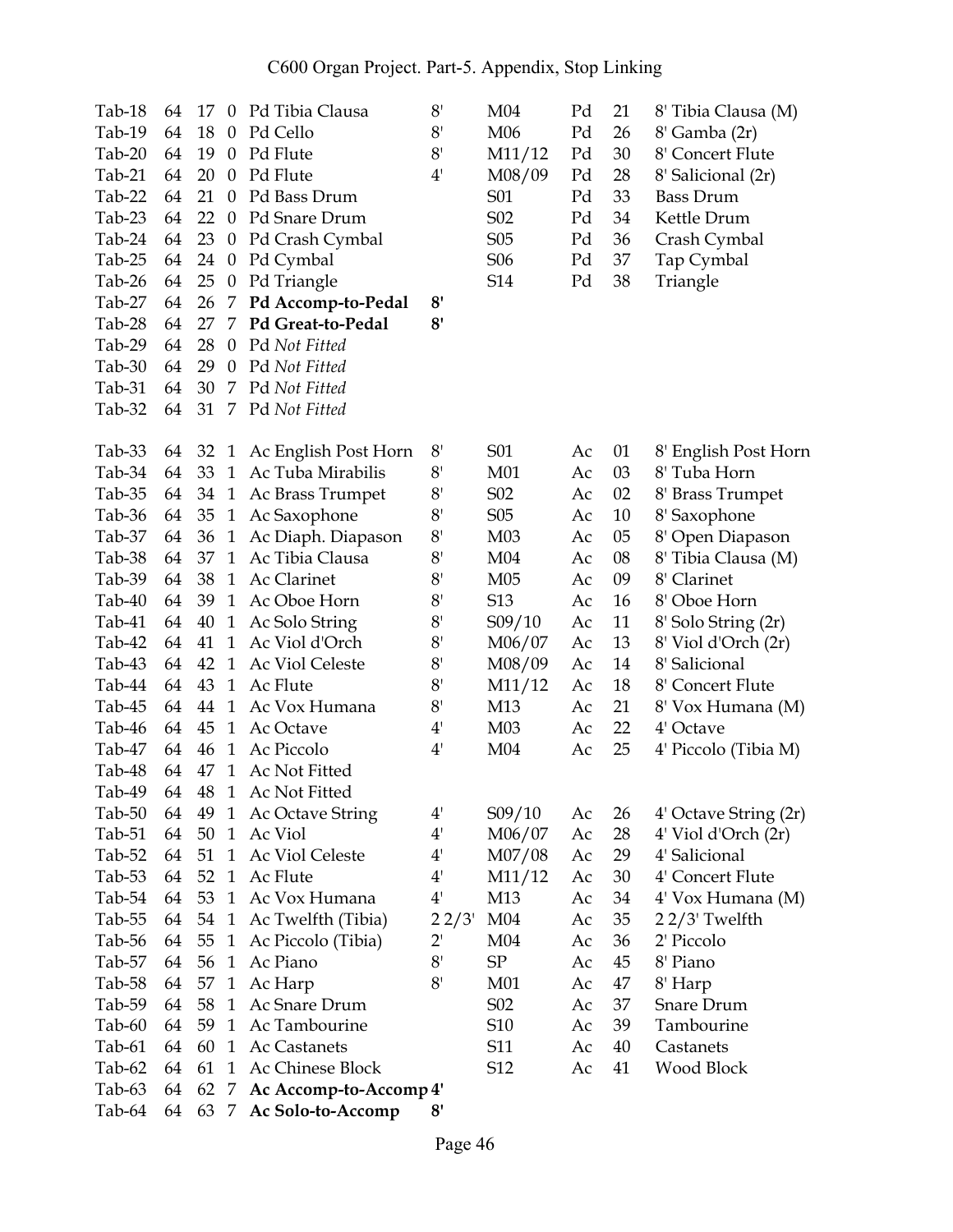| Tab-65         | 64 | 64 | $\overline{2}$ | A2 Post Horn             | 8'                                   | S <sub>01</sub>  | A <sub>2</sub> | 51 | 8' English Post Horn     |
|----------------|----|----|----------------|--------------------------|--------------------------------------|------------------|----------------|----|--------------------------|
| Tab-66         | 64 | 65 | $\overline{2}$ | A <sub>2</sub> Tuba      | 8'                                   | M01              | A2             | 53 | 8' Tuba Horn             |
| Tab-67         | 64 | 66 |                | 2 A2 Trumpet             | 8'                                   | S <sub>0</sub> 2 | A2             | 52 | 8' Brass Trumpet         |
| Tab-68         | 64 | 67 | 2              | A2 Glockenspiel          | 8'                                   | S01              | A2             | 64 | Glockenspiel Oct         |
| Tab-69         | 64 | 68 | 2              | A2 Chimes                | 8'                                   | S <sub>0</sub> 3 | A2             | 65 | Chimes                   |
| Tab-70         | 64 | 69 | 7              | A2 Solo-to-Accomp 2T 8'  |                                      |                  | A2             | 68 | 8' Solo-to-Accomp        |
| $Tab-71$       | 64 | 70 | $\overline{2}$ | A2 Not Fitted            |                                      |                  |                |    |                          |
| Tab-72         | 64 | 71 | 2              | A2 Not Fitted            |                                      |                  |                |    |                          |
|                |    |    |                |                          |                                      |                  |                |    |                          |
| Tab-73         | 64 | 72 | $\overline{3}$ | Gt English Post Horn     | 16'                                  | S01              | Gt             | 01 | 16' English Post Horn    |
| Tab-74         | 64 | 73 | 3              | Gt Tuba Profunda         | 16'                                  | M01              | Gt             | 03 | 16' Tuba Horn            |
| Tab-75         | 64 | 74 | 3              | Gt Saxophone             | 16'                                  | S <sub>05</sub>  | Gt             | 10 | 16' Saxophone (tc)       |
| Tab-76         | 64 | 75 | 3              | Gt Diaphone              | 16'                                  | S <sub>0</sub> 3 | Gt             | 05 | 16' Open Diapason        |
| Tab-77         | 64 | 76 | 3              | Gt Tibia Clausa          | 16'                                  | M <sub>04</sub>  | Gt             | 08 | 16' Tibia Clausa (M)     |
| Tab-78         | 64 | 77 | 3              | <b>Gt Clarinet</b>       | 16'                                  | M <sub>05</sub>  | Gt             | 09 | 16' Clarinet             |
| Tab-79         | 64 | 78 | 3              | Gt Contra Viol           | 16'                                  | M06/07           | Gt             | 15 | 16' Viol d'Orch          |
| Tab-80         | 64 | 79 | 3              | <b>Gt Contra Celeste</b> | 16'                                  | M08/09           | Gt             | 16 | 16' Salicional (2r)      |
| Tab-81         | 64 | 80 | 3              | Gt Bourdon               | 16'                                  | M11/12           | Gt             | 20 | 16' Concert Flute        |
| Tab-82         | 64 | 81 | $\mathfrak{Z}$ | Gt English Post Horn     | 8'                                   | S01              | Gt             | 24 | 8' English Post Horn     |
| Tab-83         | 64 | 82 | 3              | Gt Tuba Mirabilis        | 8'                                   | M <sub>01</sub>  | Gt             | 26 | 8' Tuba Horn             |
| Tab-84         | 64 | 83 | $\mathfrak{Z}$ | Gt Brass Trumpet         | 8'                                   | S <sub>0</sub> 2 | Gt             | 25 | 8' Brass Trumpet         |
| Tab-85         | 64 | 84 | 3              | Gt Diaph. Diapason       | 8'                                   | S <sub>0</sub> 3 | Gt             | 28 | 8' Open Diapason         |
| Tab-86         | 64 | 85 | $\mathfrak{Z}$ | Gt Tibia Clausa          | 8'                                   | M <sub>04</sub>  | Gt             | 31 | 8' Tibia Clausa          |
| Tab-87         | 64 | 86 | 3              | <b>Gt Clarinet</b>       | 8'                                   | M05              | Gt             | 32 | 8' Clarinet              |
| Tab-88         | 64 | 87 | $\mathfrak{Z}$ | Gt Orch. Oboe            | 8 <sup>1</sup>                       | S <sub>06</sub>  | Gt             | 34 | 8' Orchestral Oboe       |
| Tab-89         | 64 | 88 | 3              | Gt Oboe horn             | 8'                                   | S11              | Gt             | 42 | 8' Oboe Horn             |
| Tab-90         | 64 | 89 | 3              | Gt French Horn           | 8 <sup>1</sup>                       | M10              | Gt             | 41 | 8' French Horn           |
| Tab-91         | 64 | 90 | 3              | Gt Kinura                | 8'                                   | <b>S08</b>       | Gt             | 36 | 8' Kinura                |
| Tab-92         | 64 | 91 | 3              | Gt Saxophone             | 8'                                   | S <sub>05</sub>  | Gt             | 33 | 8' Saxophone             |
| Tab-93         | 64 | 92 | $\mathfrak{Z}$ | Gt Solo String           | 8'                                   | S09/10           | Gt             | 37 | 8' Solo String (2r)      |
| Tab-94         | 64 | 93 | 3              | Gt Viol d'Orch           | 8'                                   | M06/07           | Gt             | 39 | 8' Viol d'Orch (2r)      |
| Tab-95         | 64 | 94 | 3              | <b>Gt Viol Celeste</b>   | 8'                                   | M08/09           | Gt             | 40 | 8' Salicional            |
| Tab-96         | 64 | 95 | $\mathfrak{Z}$ | Gt Flute                 | 8 <sup>1</sup>                       | M11/12           | Gt             | 44 | 8' Concert Flute         |
| Tab-97         | 64 | 96 | 7              | Gt Not Fitted            |                                      |                  | PFX3           |    |                          |
| Tab-98         | 64 | 97 | 7              | <b>Gt Not Fitted</b>     |                                      |                  | PFX4           |    |                          |
| Tab-99         | 64 | 98 | 3              | Gt Vox Humana            | $8^{\scriptscriptstyle\mathsf{I}}$   | M13              | Gt             | 47 | 8' Vox Humana (M)        |
| Tab-100 64     |    | 99 | 3              | Gt Fifth (Tibia)         | 51/3'                                | M <sub>04</sub>  | Gt             | 49 | 5 1/3' Fifth (Tibia M)   |
| Tab-101 64,100 |    |    | 3              | Gt Clarion               | 4'                                   | S <sub>0</sub> 2 | Gt             | 51 | 4' Octave Horn           |
| Tab-102 64,101 |    |    | 3              | Gt Piccolo               | 4'                                   | M <sub>04</sub>  | Gt             | 53 | 4' Piccolo (Tibia M)     |
| Tab-103 64,102 |    |    | 3              | Gt Octave                | $4^{\scriptscriptstyle{\mathsf{I}}}$ | M <sub>03</sub>  | Gt             | 50 | 4' Octave                |
| Tab-104 64,103 |    |    | 3              | <b>Gt Octave String</b>  | 4'                                   | S09/10           | Gt             | 54 | 4' Solo String (2r)      |
| Tab-105 64,104 |    |    | 3              | Gt Viol                  | $4^{\scriptscriptstyle{\mathsf{I}}}$ | M06/07           | Gt             | 56 | 4' Viol d'Orch (2r)      |
| Tab-106 64,105 |    |    | 3              | <b>Gt Viol Celeste</b>   | $4^{\circ}$                          | M08/09           | Gt             | 57 | 4' Salicional (2r)       |
| Tab-107 64,106 |    |    | 3              | Gt Flute                 | $4^{\prime}$                         | M11/12           | Gt             | 58 | 4' Concert Flute         |
| Tab-108 64,107 |    |    | 3              | Gt Tenth (Tibia)         | 31/5'                                | M <sub>04</sub>  | Gt             | 64 | 31/5' Tenth (Tibia M)    |
| Tab-109 64,108 |    |    | 3              | Gt Twelfth (Tibia)       | 22/3'                                | M <sub>04</sub>  | Gt             | 66 | 2 2/3' Twelfth (Tibia M) |
| Tab-110 64,109 |    |    | 3              | Gt Piccolo (Tibia)       | 2'                                   | M <sub>04</sub>  | Gt             | 72 | 2' Piccolo               |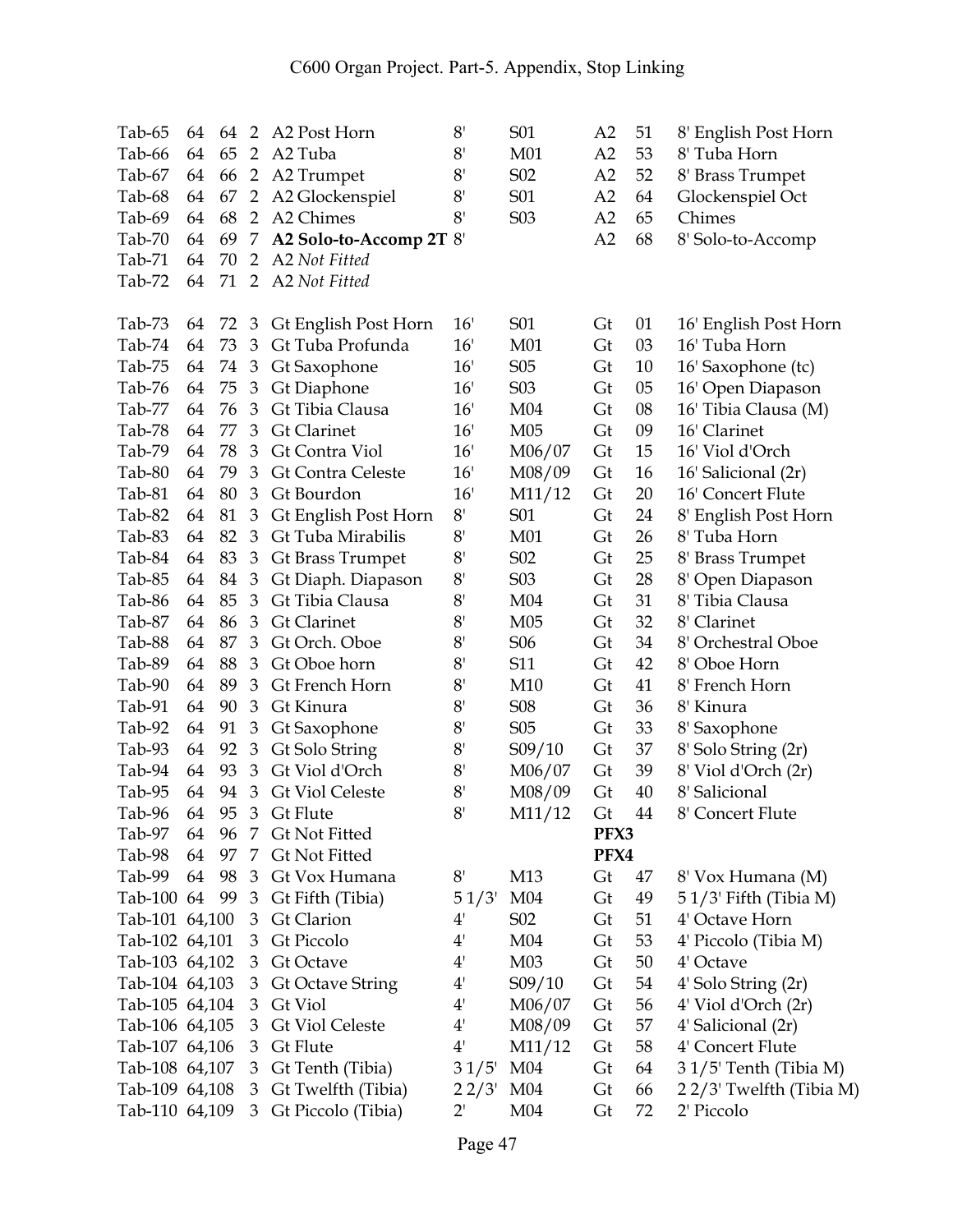| Tab-111 64,110          |                  | 3              | Gt Fifteenth                                 | $2^{\prime}$                             | M03              | Gt             | 69 | 2' Fifteenth (Min Str)                 |
|-------------------------|------------------|----------------|----------------------------------------------|------------------------------------------|------------------|----------------|----|----------------------------------------|
| Tab-112 64,111          |                  |                | 3 Gt Tierce (Tibia)                          | $13/5$ '                                 | M <sub>04</sub>  | Gt             | 76 | 13/5' Tierce (Tibia M)                 |
| Tab-113 64,112          |                  | 3              | Gt Fife (Tibia)                              | $1^{\prime}$                             | M <sub>04</sub>  | Gt             | 77 | 1' Fife                                |
| Tab-114 64,113          |                  | 3              | Gt Piano                                     | 8'                                       | SP               | Gt             | 79 | 8' Piano                               |
| Tab-115 64,114          |                  | 3              | <b>Gt Chimes</b>                             | 8'                                       | M01              | Gt             | 87 | 8' Chimes                              |
| Tab-116 64,115          |                  | 3              | Gt Harp                                      | 8'                                       | S <sub>03</sub>  | Gt             | 82 | 8' Harp                                |
| Tab-117 64,116          |                  | 3              | Gt Xylophone                                 | $8^{\scriptscriptstyle\mathsf{I}}$       | S <sub>0</sub> 2 | Gt             | 86 | 8' Xylophone                           |
| Tab-118 64,117          |                  | 3              | Gt Glockenspiel                              | $8^{\scriptscriptstyle\mathsf{I}}$       | S01              | Gt             | 84 | 8' Glockenspiel                        |
| Tab-119 64,118          |                  |                | 7 Gt Great-to-Great                          | 16'                                      |                  |                |    |                                        |
| Tab-120 64,119          |                  |                | 7 Gt Unison Off                              | 8'                                       |                  |                |    |                                        |
| Tab-121 64,120          |                  |                | 7 Gt Great-to-Great                          | 4'                                       |                  |                |    |                                        |
| Tab-122 64,121          |                  | 3              | <b>Gt Not Fitted</b>                         |                                          |                  |                |    |                                        |
| Tab-123 64,122          |                  |                | 3 Gt Not Fitted                              |                                          |                  |                |    |                                        |
| Tab-124 64,123          |                  |                | 3 Gt Not Fitted                              |                                          |                  |                |    |                                        |
| Tab-125 64,124          |                  |                | 4 G2 Post Horn                               | 16'                                      | S01              | G <sub>2</sub> | 88 | 16' English Post Horn                  |
| Tab-126 64,125          |                  |                | 4 G2 Post Horn                               | $8^{\scriptscriptstyle\mathsf{I}}$       | S01              | G2             | 91 | 8' English Post Horn                   |
| Tab-127 64,126          |                  |                | 4 G2 Tuba                                    | $8^{\scriptscriptstyle\mathsf{I}}$       | S9-12, M6-9 G2   |                | 93 | 8' String Ensemble (8r)                |
| Tab-128 64,127          |                  |                | 4 G2 Trumpet                                 | 8'                                       | S <sub>0</sub> 2 | G <sub>2</sub> | 92 | 8' Brass Trumpet                       |
| 'D' Channel-15 = $63$ : |                  |                |                                              |                                          |                  |                |    |                                        |
| Tab-129 63              | $\boldsymbol{0}$ | $\overline{4}$ | G2 Glockenspiel                              | $8^{\scriptscriptstyle\mathsf{I}}$       | S9-12, M6-9 G2   |                | 90 | 16' String Ensemble (8r)               |
| Tab-130 63              | 1                | 7              | G2 Solo-to-Great 2T                          | 8'                                       |                  | G <sub>2</sub> | 95 | 8' Solo-to-Great 2T                    |
|                         |                  |                | 4 G2 Not Fitted                              |                                          |                  |                |    |                                        |
| Tab-131 63              | 2                |                |                                              |                                          |                  |                |    |                                        |
| Tab-132 63              | 3                |                | 7 P2 Future                                  |                                          |                  |                |    |                                        |
| Tab-133 63              | 4                |                | 7 P2 Future                                  |                                          | E05              | AFX1           |    | Cymbal Crash                           |
| Tab-134 63              | 5                |                | 7 P2 Future                                  |                                          | E04              | AFX2           |    | Cymbal Roll                            |
| Tab-135 63              | 6                |                | 7 P2 Future                                  |                                          |                  | AFX3           |    |                                        |
| Tab-136 63              | 7                |                | 7 P2 Future                                  |                                          |                  | AFX4           |    |                                        |
| Tab-137 63              | 8                |                |                                              | 16'                                      | S01              | So             | 01 |                                        |
| Tab-138 63              | 9                |                | 6 So English Post Horn<br>6 So Tuba Profunda | 16'                                      | M01              | So             | 03 | 16' English Post Horn<br>16' Tuba Horn |
| Tab-139 63              |                  |                |                                              | 16'                                      | S <sub>0</sub> 3 | So             | 05 | 16' Open Diapason                      |
| Tab-140 63              | 11               | 6              | 10 6 So Diaphone<br>So Tibia Clausa          | 16'                                      | S <sub>04</sub>  | So             | 07 | 16' Tibia Clausa (S)                   |
| Tab-141 63              | 12               | 6              | So Contra Viol                               | 16'                                      | S <sub>09</sub>  | So             | 09 | 16' Major Strings (4r)                 |
| Tab-142 63              | 13               | 6              | So English Post Horn                         | $8^{\scriptscriptstyle\mathsf{I}}$       | S01              | So             | 14 | 8' English Post Horn                   |
| Tab-143 63              | 14               | 6              | So Tuba Mirabilis                            | $8'$                                     | M <sub>01</sub>  | So             | 16 | 8' Tuba Horn                           |
| Tab-144 63              | 15               | 6              | So Brass Trumpet                             | 8'                                       | S <sub>0</sub> 2 | So             | 15 | 8' Brass Trumpet                       |
| Tab-145 63              | 16               | 6              | So Diaph. Diapason                           | 8'                                       | S <sub>0</sub> 3 | So             | 18 | 8' Open Diapason                       |
| Tab-146 63              | 17               | 6              | So Tibia Clausa                              | 8'                                       | S04              | So             | 20 | 8' Tibia Clausa (S)                    |
| Tab-147 63              | 18               | 6              | So Clarinet                                  | $8'$                                     | M05              | So             | 22 | 8' Clarinet                            |
| Tab-148 63              | 19               | 6              | So Orch. Oboe                                | $8^{\scriptscriptstyle\mathsf{I}}$       | S <sub>06</sub>  | So             | 24 | 8' Orchestral Oboe                     |
| Tab-149 63              | 20               | 6              | So French Horn                               | $8^{\scriptscriptstyle \dagger}$         | M10              | So             | 29 | 8' French Horn                         |
| Tab-150 63              | 21               | 6              | So Kinura                                    | 8'                                       | <b>S08</b>       | So             | 26 | 8' Kinura                              |
| Tab-151 63              | 22               | 6              | So Saxophone                                 | 8'                                       | S <sub>05</sub>  | So             | 23 | 8' Saxophone                           |
| Tab-152 63              | 23               | 6              | So Mussette                                  | 8'<br>$8^{\scriptscriptstyle\mathsf{I}}$ | S11              | So             | 25 | 8' Krumet                              |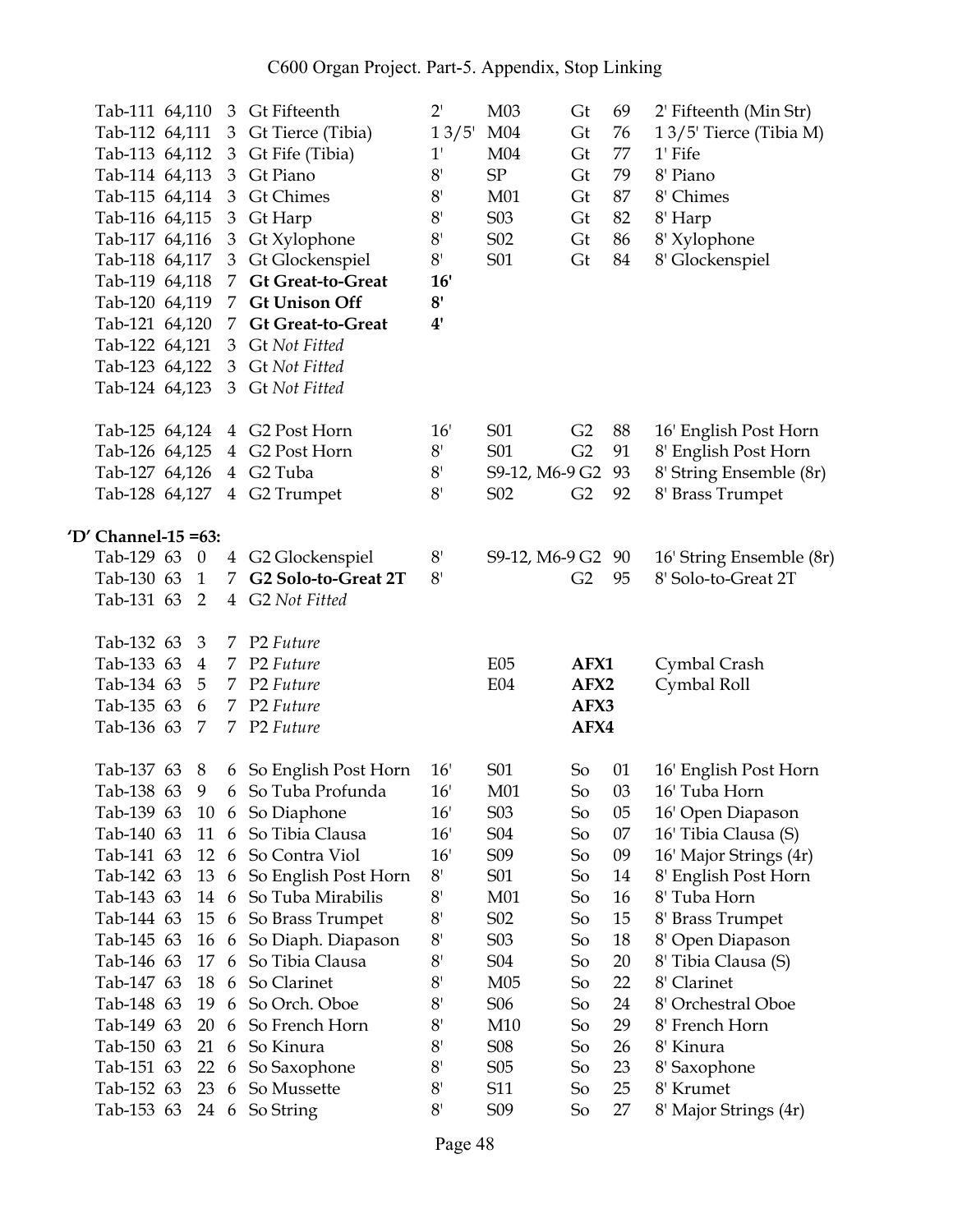| Tab-154 63 | 25 | 7              | So Not Fitted        |              |                  | SFX1 |                  |                       |
|------------|----|----------------|----------------------|--------------|------------------|------|------------------|-----------------------|
| Tab-155 63 | 26 | 7              | So Not Fitted        |              | E16              |      | <b>SFX2</b> Gong |                       |
| Tab-156 63 | 27 | $\overline{7}$ | So Not Fitted        |              |                  | SFX3 |                  |                       |
| Tab-157 63 | 28 | 7              | So Not Fitted        |              |                  | SFX4 |                  |                       |
| Tab-158 63 | 29 | 6              | So Viol d'Orch       | 8'           | M <sub>06</sub>  | So   | 28               | 8' Minor Strings (4r) |
| Tab-159 63 | 30 | 6              | So Viol Celeste      | 8'           | M08/09           | So   | 33               | 8' Dulciana (2r)      |
| Tab-160 63 | 31 | 6              | So Flute             | 8'           | M11/12           | So   | 32               | 8' Concert Flute      |
| Tab-161 63 | 32 | 6              | So Vox Humana        | 8'           | S <sub>16</sub>  | So   | 34               | 8' Vox Humana (S)     |
| Tab-162 63 | 33 | 6              | So Piccolo           | 4'           | M04              | So   | 38               | 4' Piccolo (Tibia S)  |
| Tab-163 63 | 34 | 6              | So Octave            | 4'           | M <sub>03</sub>  | So   | 36               | 4' Octave             |
| Tab-164 63 | 35 | 6              | So Viol              | $4^{\prime}$ | S09-12           | So   | 40               | 4' Major Strings (4r) |
| Tab-165 63 | 36 | 6              | So Viol Celeste      | 4'           | M06-09           | So   | 41               | 4' Minor Strings (4r) |
| Tab-166 63 | 37 | 6              | So Flute             | 4'           | M11/12           | So   | 42               | 4' Concert Flute      |
| Tab-167 63 | 38 |                | 6 So Piccolo (Tibia) | 2'           | M <sub>04</sub>  | So   | 47               | 2' Piccolo (Tibia S)  |
| Tab-168 63 | 39 | 6              | So Piano             | 8'           | SP               | So   | 51               | 8' Piano              |
| Tab-169 63 | 40 | 6              | So Harp              | 8'           | M <sub>01</sub>  | So   | 53               | 16' Sub Harp          |
| Tab-170 63 | 41 | 6              | So Chimes            | 8'           | S <sub>0</sub> 3 | So   | 57               | 8' Chimes             |
| Tab-171 63 | 42 | 6              | So Xylophone         | 8'           | S <sub>0</sub> 2 | So   | 56               | 8' Xylophone          |
| Tab-172 63 | 43 | 6              | So Glockenspiel      | 8'           | S01              | So   | 55               | 8' Glockenspiel       |
| Tab-173 63 | 44 | 7              | So Solo-to-Solo      | 16'          |                  |      |                  |                       |
| Tab-174 63 | 45 | 6              | So Not Fitted        |              |                  |      |                  |                       |
| Tab-175 63 | 46 | 6              | So Not Fitted        |              |                  |      |                  |                       |
| Tab-176 63 | 47 | 6              | So Not Fitted        |              |                  |      |                  |                       |
| Tab-177 63 | 48 | 6              | So Not Fitted        |              |                  |      |                  |                       |

## **Tremulants:**

| Tab-179 63 50 7 Trem |  |                                 | Main M01  |                     |                      | Tr        | 01 T |
|----------------------|--|---------------------------------|-----------|---------------------|----------------------|-----------|------|
| Tab-180 63 51 7 Trem |  |                                 | Tibia     | M04                 |                      | Tr        | 09 T |
| Tab-181 63 52 7 Trem |  |                                 | Vox       | S5,16/M15           |                      | <b>Tr</b> | 10T  |
| Tab-182 63 53 7 Trem |  |                                 | Viols     | S <sub>09</sub> -12 |                      | <b>Tr</b> | 07T  |
| Tab-183 63 54 7 Trem |  |                                 | Solo      | <b>S08</b>          |                      | <b>Tr</b> | 05T  |
| Tab-184 63 55 7 Trem |  |                                 |           | Great M02           |                      | <b>Tr</b> | 06T  |
| Tab-185 63 56 7 Trem |  |                                 |           | Accomp M07          |                      | Tr        | 02 T |
| Tab-186 63 57 7 Trem |  |                                 | Flute S04 |                     |                      | Tr        | 08 T |
| Tab-187 63 58 7 Trem |  |                                 |           | Trumpet M01         |                      | Tr        | 11T  |
| Tab-188 63 59 7 Trem |  |                                 |           | Diapason M06-09     |                      | Tr        | 03T  |
|                      |  | Tab-189 63 60 7 Trem Not Fitted |           | E12                 | <b>GFX1</b> Wood Bl  |           |      |
|                      |  | Tab-190 63 61 7 Trem Not Fitted |           | E14                 | <b>GFX2</b> Triangle |           |      |
|                      |  | Tab-191 63 62 7 Trem Not Fitted |           |                     | GFX3                 |           |      |
|                      |  | Tab-192 63 63 7 Trem Not Fitted |           |                     | GFX4                 |           |      |
|                      |  |                                 |           |                     |                      |           |      |

Tab-178 63 49 6 So *Not Used*

| Tab-179 63 50 7 Trem |  |                                 | Main M01 |                 |                      | Tr | 01 Trem Main I          |
|----------------------|--|---------------------------------|----------|-----------------|----------------------|----|-------------------------|
| Tab-180 63 51 7 Trem |  |                                 | Tibia    | M04             |                      |    | Tr 09 Trem Tibia M      |
| Tab-181 63 52 7 Trem |  |                                 | Vox      | S5,16/M15       |                      |    | Tr 10 Trem Voxes/Sax    |
| Tab-182 63 53 7 Trem |  |                                 | Viols    | S09-12          | Tr                   |    | 07 Trem Solo Strings    |
| Tab-183 63 54 7 Trem |  |                                 | Solo     | S08             | Tr                   |    | 05 Trem Solo I          |
| Tab-184 63 55 7 Trem |  |                                 |          | Great M02       |                      |    | Tr 06 Trem Solo II      |
| Tab-185 63 56 7 Trem |  |                                 |          | Accomp M07      |                      |    | Tr 02 Trem Main II      |
| Tab-186 63 57 7 Trem |  |                                 |          | Flute S04       |                      | Tr | 08 Tibia II             |
| Tab-187 63 58 7 Trem |  |                                 |          | Trumpet M01     |                      |    | Tr 11 Trem Tuba Horn    |
| Tab-188 63 59 7 Trem |  |                                 |          | Diapason M06-09 |                      |    | Tr 03 Trem Main Strings |
|                      |  | Tab-189 63 60 7 Trem Not Fitted |          | E12             |                      |    | <b>GFX1</b> Wood Block  |
|                      |  | Tab-190 63 61 7 Trem Not Fitted |          | E14             | <b>GFX2</b> Triangle |    |                         |
|                      |  | Tab-191 63 62 7 Trem Not Fitted |          |                 | GFX3                 |    |                         |
|                      |  | Tab-192 63 63 7 Trem Not Fitted |          |                 | GFX4                 |    |                         |
|                      |  |                                 |          |                 |                      |    |                         |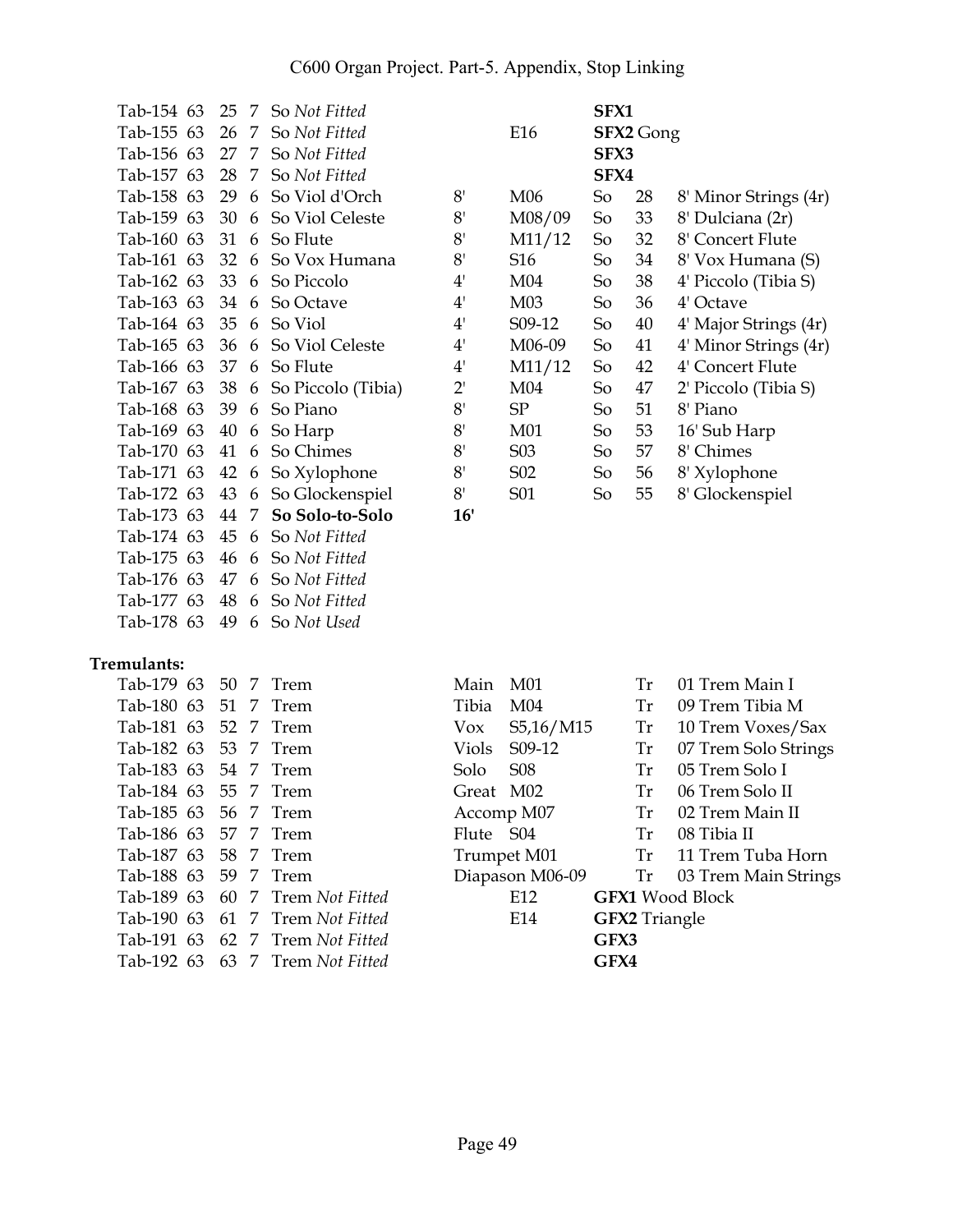## **Effects Pistons:**

| 'D' Channel-14 =62: |  |                                  |                 |                  |
|---------------------|--|----------------------------------|-----------------|------------------|
|                     |  | Tab-337 62 80 7 Ac-1 Left Cheek  | S <sub>05</sub> | Cymbal Crash     |
|                     |  | Tab-338 62 81 7 Ac-2 Left Cheek  | S04             | Cymbal Roll      |
|                     |  | Tab-339 62 82 7 Ac-3 Right Cheek |                 |                  |
|                     |  | Tab-340 62 83 7 Ac-4 Right Cheek | ---             |                  |
|                     |  |                                  |                 |                  |
|                     |  | Tab-341 62 84 7 Pd-1 Toe Stud    |                 |                  |
|                     |  | Tab-342 62 85 7 Pd-2 Toe Stud    |                 |                  |
|                     |  | Tab-343 62 86 7 Pd-3 Toe Stud    |                 |                  |
|                     |  | Tab-344 62 87 7 Pd-4 Toe Stud    |                 |                  |
|                     |  |                                  |                 |                  |
|                     |  | Tab-345 62 88 7 Gt-1 Left Cheek  | S12             | Wood Block       |
|                     |  | Tab-346 62 89 7 Gt-2 Left Cheek  | S14             | Triangle         |
|                     |  | Tab-347 62 90 7 Gt-3 Right Cheek | ---             |                  |
|                     |  | Tab-348 62 91 7 Gt-4 Right Cheek | ---             |                  |
|                     |  |                                  |                 |                  |
|                     |  | Tab-349 62 92 7 So-1 Left Cheek  | S <sub>16</sub> | Gong             |
|                     |  | Tab-350 62 93 7 So-2 Left Cheek  | S15             | <b>Bell Tree</b> |
|                     |  | Tab-351 62 94 7 So-3 Right Cheek |                 |                  |
|                     |  | Tab-352 62 95 7 So-4 Right Cheek |                 |                  |

#### **Abbreviations:**

*Pd=Pedal, Ac=Accompaniment, A2=Accompaniment Second Touch, Gt=Great, G2=Great Second Touch, P2=Pedal Second Touch, So=Solo.* 

*E = Effects, M = Main, S = Solo, SP = Solo Percussion* 

*PFX=Pedal Effects pistons (toe studs), AFX=Accompaniment Effects pistons (key cheeks), GFX= Great Effects pistons, SFX=Solo Effects pistons.* 

*Note that some of the stop tab numbers are 'borrowed´ for use as effects pistons. These are sent as Division-7 for controls.* 

|                    | There are 15 tremulant tabs on the 3-31 organ. They are assigned to the pipe ranks as follows: |
|--------------------|------------------------------------------------------------------------------------------------|
| Main I:            | Concert Flute, Flute Celeste, Quintadena, Dulciana & Unda Maris (Cel.)                         |
| Main II:           | French Horn, Open Diapason, Oboe Horn                                                          |
| Main Strings:      | Salicional & Voix Celeste, Viol d'Orchestre & Viol Celeste                                     |
| Clarinet:          | Clarinet                                                                                       |
| Solo I:            | Horn Diapason, Harmonic Flute                                                                  |
| Solo II:           | Orchestral Oboe, Krumet, Kinura                                                                |
| Solo Strings:      | Solo String & Celeste, Gamba & Celeste                                                         |
| Tibia $(S)$ :      | Tibia Clausa (S)                                                                               |
| Tibia $(M)$ :      | Tibia Clausa (M)                                                                               |
| Voxes/Sax:         | Vox Humana (S), Vox Humana (M), Saxophone                                                      |
| Tuba:              | Tuba Horn                                                                                      |
| Trumpet (Brass):   | Trumpet (Brass)                                                                                |
| Trumpet (Style D): | Trumpet (Style D)                                                                              |
| English Post Horn: | English Post Horn                                                                              |
| Vibraphone:        | Chrysoglott                                                                                    |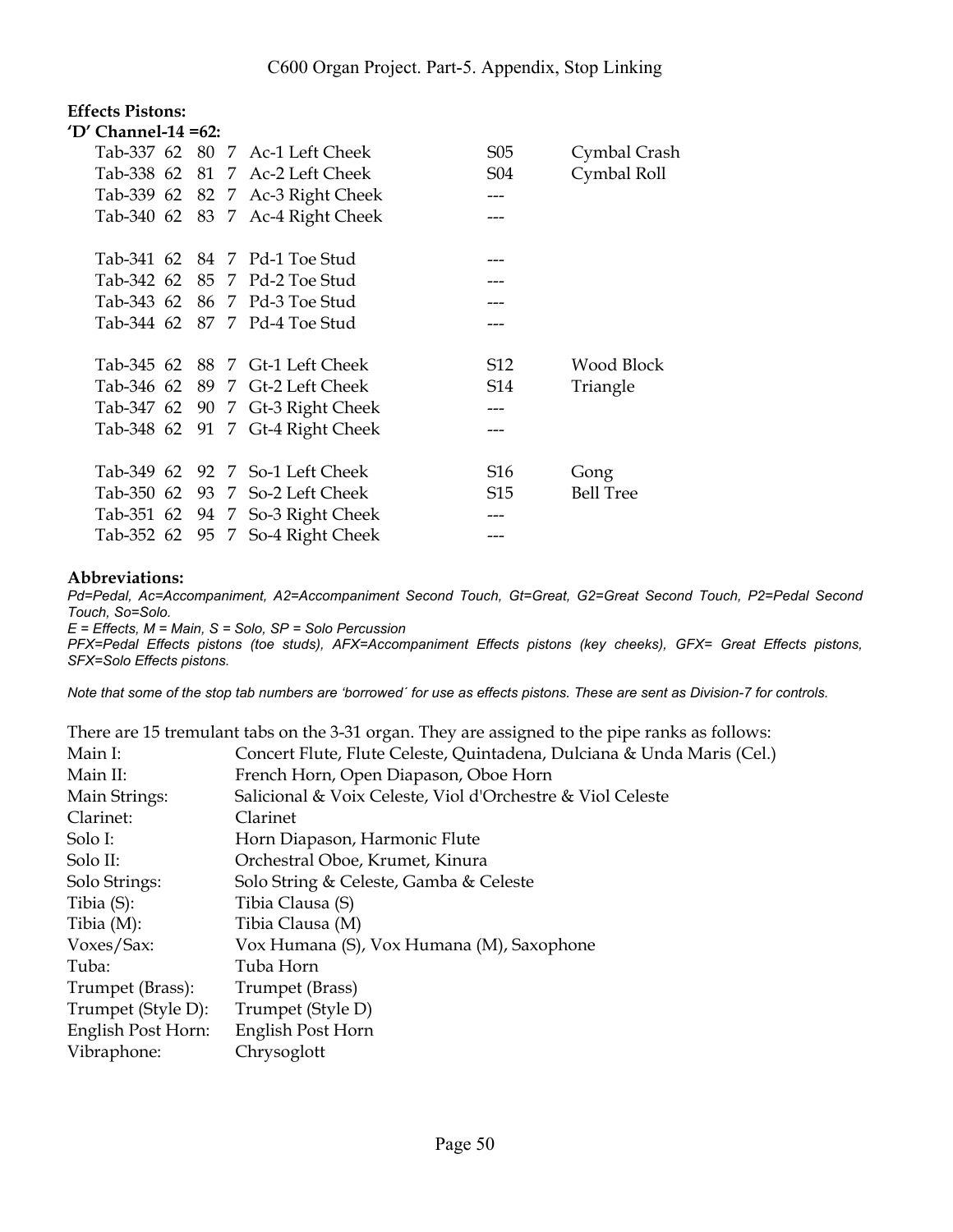## **C600 Organ Problems with the 3-31 Wurlitzer**

After having got the console to work like a real organ, the Hauptwerk program was explored more fully. The following problems were noted:

- 1. Hauptwerk still takes a lo-o-o-o-n-n-g… time to load up (at least two minutes), for the initial configuration but is faster for simple changes.
- 2. Very tedious to set up from scratch. There are many things that need to be configured.
- 3. For good results, there need to be at least six audio channels, but the setting-up procedure for these is not obvious. Six is probably more than adequate for a home installation with limited space.
- 4. There is no separate output for low frequencies but it is possible to mix all outputs into another output channel to feed a sub-woofer. Most good sub-woofers have controls that will allow the higher frequencies to be cut off and frequencies around the cut-off point to be adjusted in phase for optimum results. You can separate out the bottom end of particular keyboards but this is not quite what is wanted as many ranks will go down that far and may be on other keyboards too.
- 5. Nor is there any simple means of making a reverberation mix. The mixed feed for the subwoofer could be used but the reverberation unit audio would have to be mixed in with at least two of the amplifier channels.
- 6. A better audio unit might be found with two lots of mixing for the sub-woofer and reverberation.
- 7. Limiting the linking of any console tab to only a single Hauptwerk tab means that the console has to match the virtual organ tab for tab. Who is simply going to build a replica when many different organs are available? This is avoided somewhat by having a bigger Hauptwerk organ specification than the one for the console so that you can pick and choose stops. There may not be an exact match but it will be near enough.
- 8. It is possible to use this virtual organ without having a monitor screen. That means that some way has to be found to power the computer on and off without using its power button or the mouse. However, you can define a MIDI push-button to load an organ or whatever you want.
- 9. The long delay at power up while the organ is loaded into RAM has an on-screen indication that something is happening but this period is excessive when you are wondering if it has worked or not without the monitor. However, you can define indicators that Hauptwerk will send out as MIDI signals to operate suitable hardware to drive lamps. Operating without a monitor is only feasible once the system has been completely set up as one is essential when configuring the organ.
- 10. Using the console Crescendo shoe sometimes causes the Hauptwerk system to lock up with hung notes. Why this should be so when the use of a general piston also changes a lot of stops at once but does not lock the system is not yet known but is being investigated. For the time being, the Hauptwerk Crescendo shoe is available.
- 11. There seems to be a problem with Hauptwerk coming up in 'Emergency Mode' if you do not wait thirty seconds before activating the program after the computer has got going. This prevents the system from being turned on automatically at power-up. You would have to press the 'On' button on the computer anyway. However, if it does go wrong, the program forgets that it might have been set to load the default organ. You can, of course, put the system into 'Sleep' mode to avoid this.